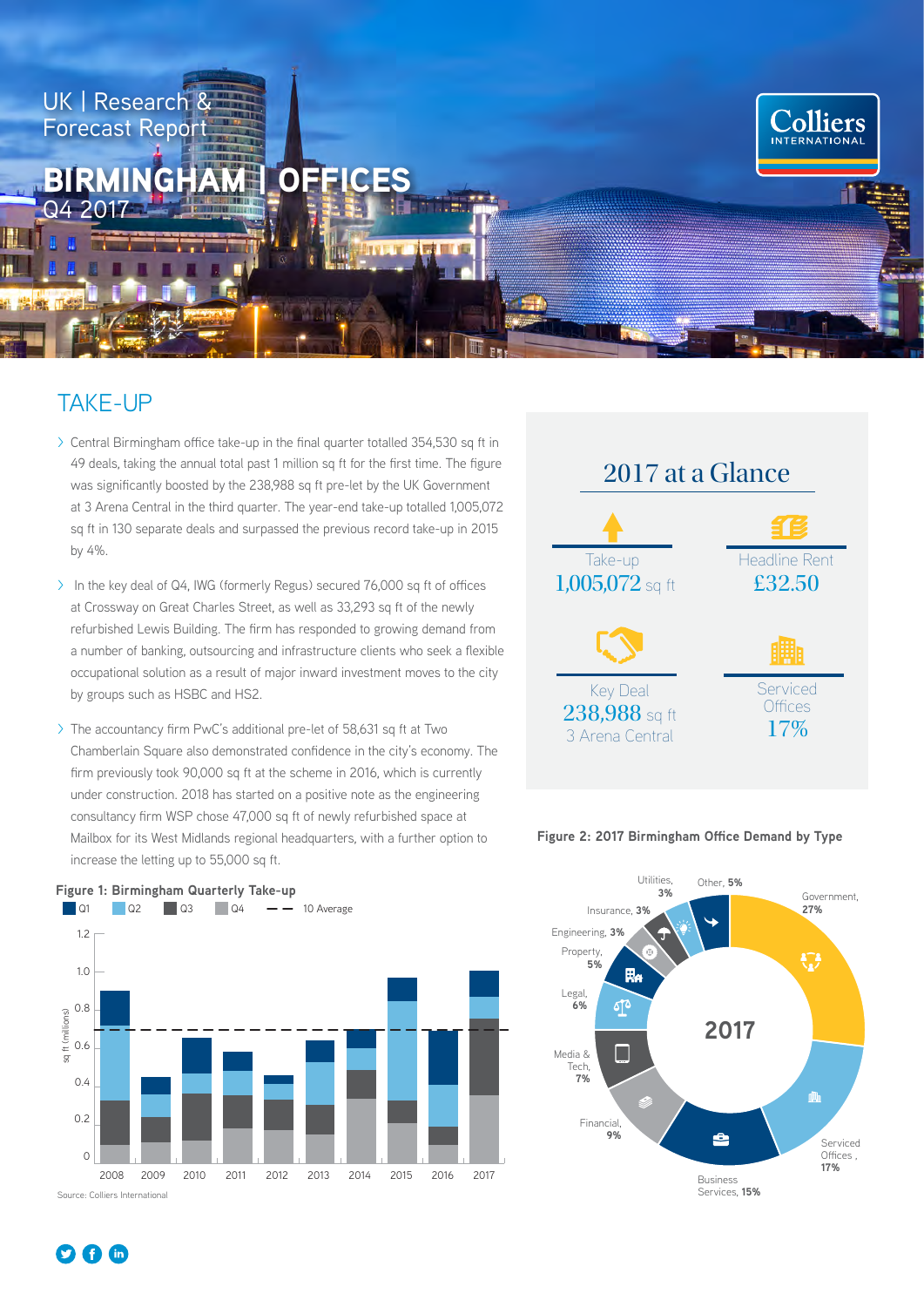# SUPPLY

- > Following a boost in availability as a result of several refurbishments in the first half of 2017, city core Grade A supply has fallen again, currently representing circa 330,000 sq ft.
- > The anticipated delivery of new office stock, which should help to alleviate the scarcity of Grade A supply by the end of 2019, includes Three Snowhill and One Chamberlain Square. The recently announced redevelopment of the 42-acre Birmingham Smithfield, the site of the city's former wholesale markets, will also see delivery of over 3 million sq ft of commercial space, 2,000 homes, 3,000 new jobs and has an investment value of over £1 billion.
- > In Edgbaston, the city council approved proposals for a £300 million regeneration of a 10.7-acre plot along Hagley Road. The joint venture between Calthorpe Estates and U+I, known as New Garden Square, could potentially deliver more than 600,000 sq ft of office space and up to 400 apartments..

### **RENTS**

> Headline office rents in Birmingham remain at £32.50 psf and they are expected to exceed the record £33.00 psf in the next 12 months as key Grade A office schemes complete. Due to low levels of supply, secondary rents are also likely to see an upward movement, with the current £22.50 psf forecast to increase to £24.50 psf by 2021. Supply constraints could also see prime Grade A rents reach £34.00 per sq ft within the next 12 months and potentially £35.00 per sq ft in 2019.